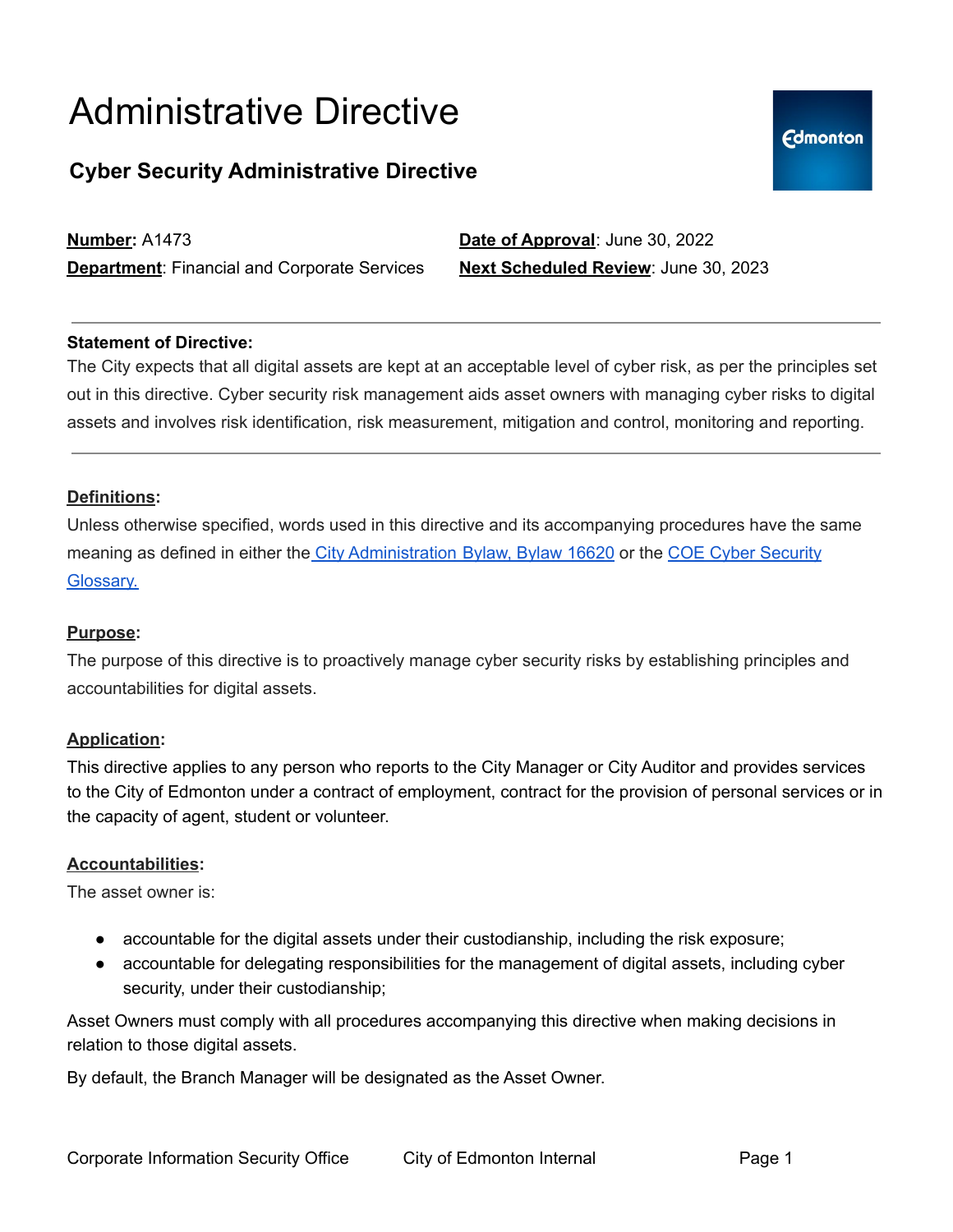# Administrative Directive

# **Cyber Security Administrative Directive**

The Branch Manager, Open City and Technology is:

- accountable for enforcement of compliance, of known risk, to the Cyber Security Administrative Directive and Administrative Procedure;
- accountable for participating in the risk decisions that impact two or more branches;
- accountable for reporting cyber security risks to the Executive Leadership Team; and
- responsible as a service provider.

The Corporate Information Security Officer, Open City and Technology is:

- accountable for maintaining this directive, as well as supporting administrative procedures, risk reduction strategies, incident response plans and standards;
- accountable for cyber security risk reporting;
- accountable for oversight of all cyber security and cyber security regulations and third party standards;
- accountable for oversight of cyber security incident response; and
- accountable for reporting on the quality control of secure designs for material technology implementations.

## Service Providers

- accountable for the secure design and secure operation of the digital asset;
- accountable for cyber security incident response, as per the requirements identified by the Corporate Information Security Officer;
- accountable for providing cyber security metrics and assurances as to the effectiveness of their secure operations;
- accountable for the application of all accepted cyber risk management treatment plans, including ensuring all technology adheres to the cyber security safeguards defined within the City's cyber security standards and supporting work products;
- accountable for providing an annual management attestations demonstrating compliance to the City's cyber security requirements;